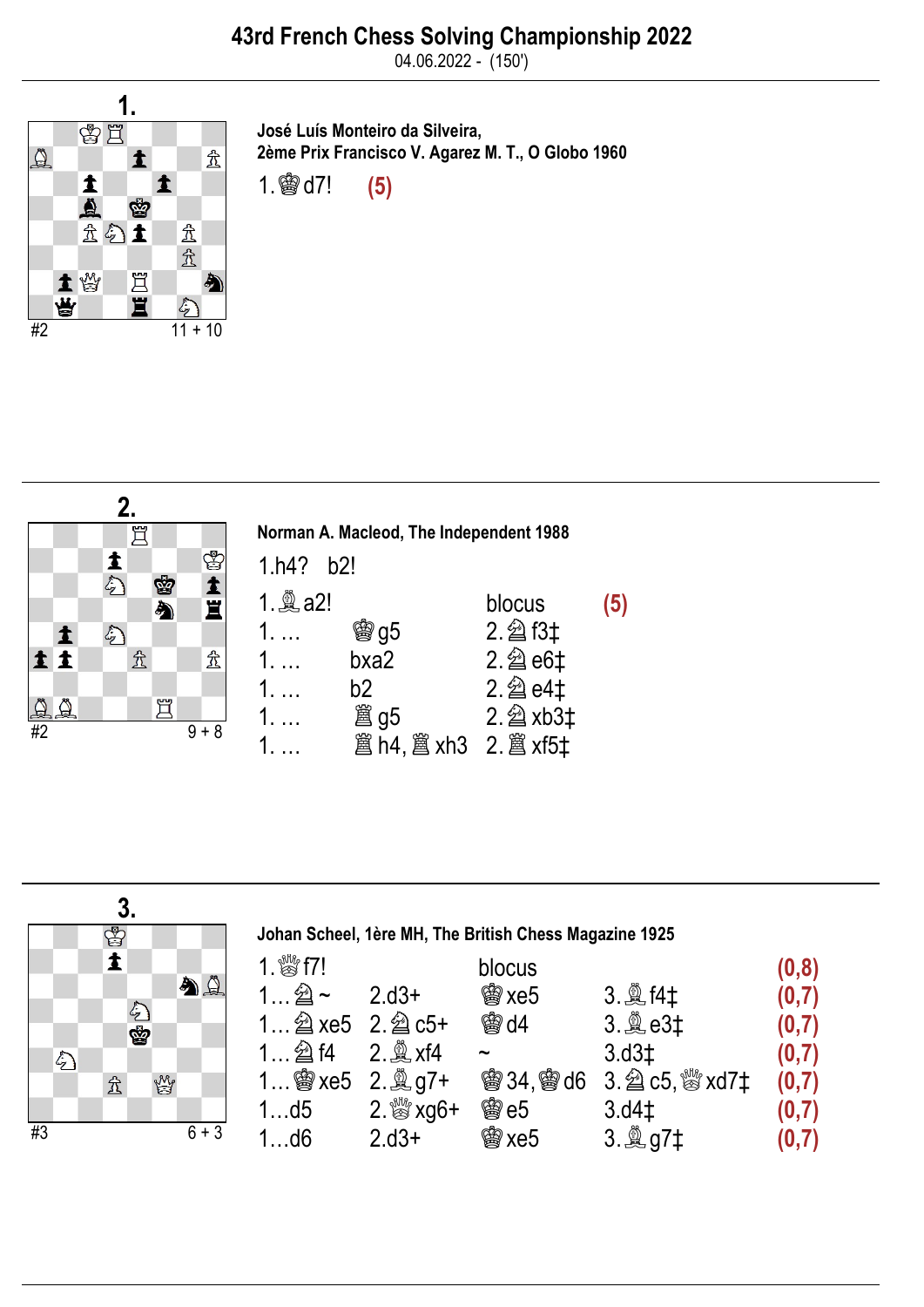## 43rd French Chess Solving Championship 2022

04.06.2022 - (150')



Roger Diot, 1er-2ème Prix e.a. 101ème T.T. Probleemblad 1957

|  |                                          |  | 1. c5 2. a xd4+ cxd4 3. a f3‡ 1. . a 6b5! |
|--|------------------------------------------|--|-------------------------------------------|
|  |                                          |  |                                           |
|  | 1.  2 d4~ 2. 2 xc6+ 彎 d5 3. 2 e3‡ (1,25) |  |                                           |
|  |                                          |  |                                           |
|  |                                          |  |                                           |



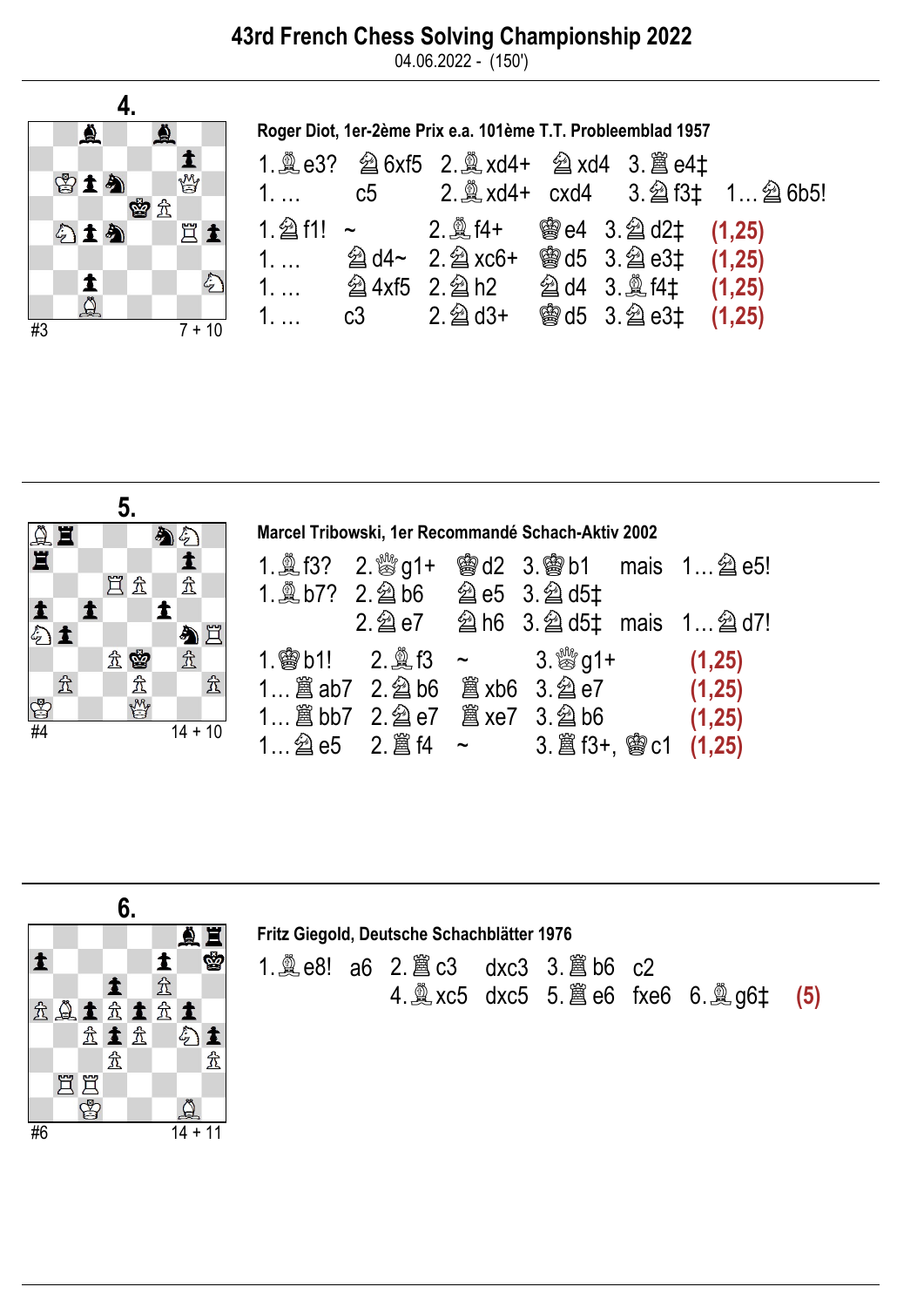04.06.2022 - (150')

Andreij Jasik, 1er Prix Tournoi Solidarité 2012



| <b>魯a8</b>        | $2.$ $\hat{\mathbb{B}}$ b6 |              |               |             | (1)                                   |
|-------------------|----------------------------|--------------|---------------|-------------|---------------------------------------|
| $\mathbb{R}$ d4+  |                            |              |               |             | (1)                                   |
| $\mathbb{R}$ xb2+ | 4. 窗a2!                    |              |               |             | (1)                                   |
| 4. 2xb2?          | 闔 xb3                      |              | 闔 h2+         | $6.$ 会 $b1$ | <b>簋h1+</b>                           |
|                   | 5.bxa4                     | <b>闔 a3+</b> | $6.$ \see b1! |             | (1)                                   |
| $6.$ @ $xb2?$     |                            | ZZ           |               |             |                                       |
| 闔 a1+             |                            | 闔 xa4        |               |             | (1)                                   |
|                   | 闔 xa4!                     | ZZ           |               |             |                                       |
| réciproque,       | par                        |              |               | U xc5       | $9.$ $\hat{\mathbb{B}}$ b8 $\ddagger$ |
|                   |                            |              |               | exemple 8   |                                       |



| C.J.A.Jones, 1er Prix Problem Forum 2005 |  |  |  |  |  |  |  |  |
|------------------------------------------|--|--|--|--|--|--|--|--|
|                                          |  |  |  |  |  |  |  |  |



| Norman A. Macleod & Edward Boswell,<br>version Edgar HOLLADAY, Parallèle 50 1951 (v)                                                                     |  |  |        |                                                                              |  |  |
|----------------------------------------------------------------------------------------------------------------------------------------------------------|--|--|--------|------------------------------------------------------------------------------|--|--|
|                                                                                                                                                          |  |  |        | 1. $\hat{\Xi}$ dd2? fxe4!; 1. $\hat{\Xi}$ f6? dxe4!; 1. $\hat{\Xi}$ g6? f4+! |  |  |
| 1. $Q$ a5! blocus<br>1dxe4 $2.\hat{2}$ g5 $f4\ddagger$ (1,25)<br>1fxe4 2. $\triangleq$ d2 d4 $\ddagger$ (1,25)<br>1 $f4+$ 2. § d3 dxe4 $\ddagger$ (1,25) |  |  | (1,25) |                                                                              |  |  |